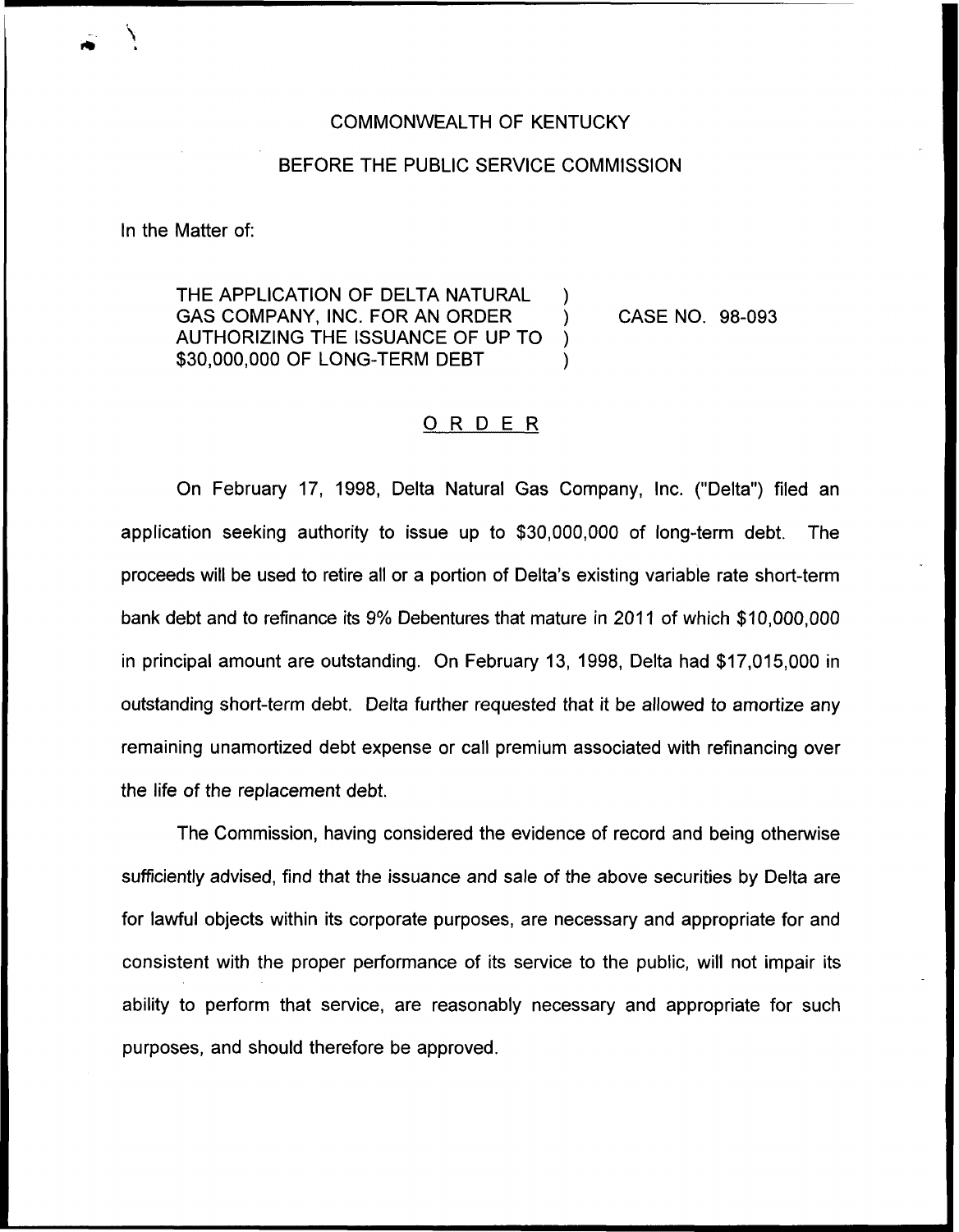IT IS THEREFORE ORDERED that:

1. Delta is authorized to issue and sell up to \$30,000,000 in long-term debt. The securities will be sold in a public offering with one or more purchasers or on a negotiated or competitive bid basis with one or more underwriters, investment bankers or agents, or in a private placement transaction utilizing proper documentation.

2. Delta shall agree only to such terms and prices that are consistent with the parameters set out in its application.

3. Delta shall, within 30 days after the issuance of the securities referred to herein, file with this Commission a statement setting forth the date or dates of issuance of the securities authorized herein, the price paid, the interest rate(s), the purchasers, and all fees and expenses, including underwriting discounts or commissions or other compensation involved in the issuance and distribution and the use of the proceeds.

4. Delta shall be allowed to amortize any remaining unamortized debt expense or call premium associated with refinancing its 9% Debentures according to the method set out in its application.

5. The proceeds from the transactions authorized herein shall be used only for the lawful purposes set out in the application.

Nothing contained herein shall be construed as a finding of value for any purpose or as a warranty on the part of the Commonwealth of Kentucky or any agency thereof to the securities authorized herein.

-2-